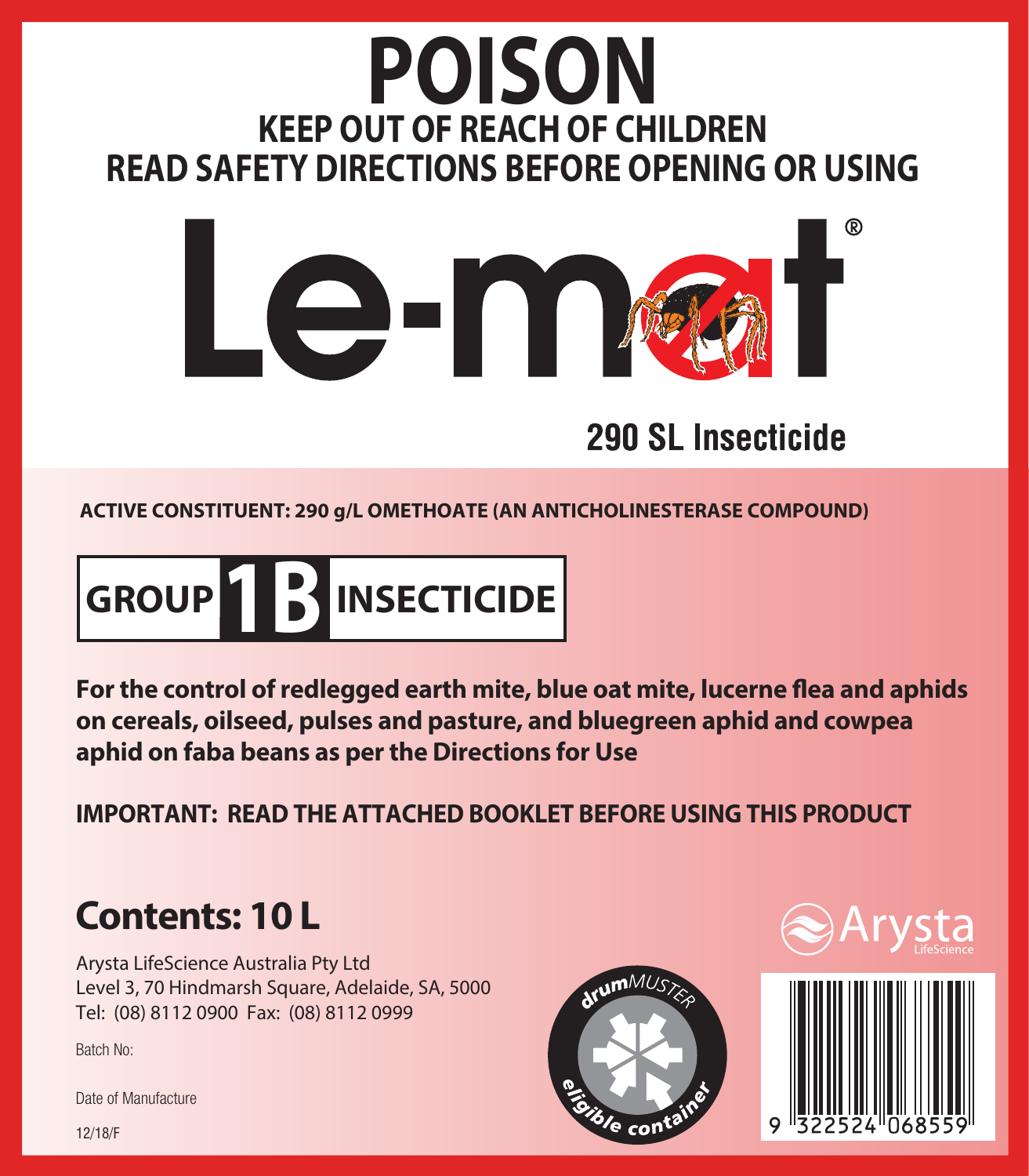# **POISON KEEP OUT OF REACH OF CHILDREN READ SAFETY DIRECTIONS BEFORE OPENING OR USING**





# **ACTIVE CONSTITUENT: 290 g/L OMETHOATE (AN ANTICHOLINESTERASE COMPOUND)**

# **GROUP 1B INSECTICIDE**

For the control of redlegged earth mite, blue oat mite, lucerne flea and aphids on cereals, oilseed, **pulses and pasture, and bluegreen aphid and cowpea aphid on faba beans as per the Directions for Use**

#### **IMPORTANT: READ THIS BOOKLET BEFORE USE**

#### **STORAGE AND DISPOSAL**

Store in the closed, original container in a cool, well ventilated area. DO NOT store for prolonged periods in direct sunlight. Triple or preferably pressure rinse container before disposal. Add rinsings to spray tank. DO NOT dispose of undiluted chemicals on site. If recycling, replace cap and return clean containers to recycler or designated collection point. If not recycling, break, crush or puncture and deliver empty packaging for appropriate disposal to an approved waste management facility. If an approved waste management facility is not available, bury the packaging 500 mm below the surface in a disposal pit specifically marked and set up for this purpose clear of waterways, desirable vegetation and tree roots, in compliance with relevant local, State or Territory government regulations. DO NOT burn empty container or product.

#### **SAFETY DIRECTIONS**

Product and spray are poisonous if absorbed by skin contact, inhaled or swallowed. Will irritate the eyes. Repeated exposure may cause allergic disorders. Repeated minor exposure may have a cumulative poisoning effect. Avoid contact with eyes and skin and clothing. DO NOT inhale spray mist.

When opening the container and preparing spray wear cotton overalls buttoned to the neck and wrist (or equivalent clothing), elbow-length chemical resistant gloves, water resistant footwear and face shield or googles.

When using the prepared spray, wear cotton overalls buttoned to the neck and wrist (or equivalent clothing), and elbow-length chemical resistant gloves.

If clothing becomes contaminated with product or wet with spray remove clothing immediately. If product on skin, immediately wash area with soap and water. If product in eyes, wash it out immediately with water. After use and before eating, drinking or smoking, wash hands arms and face thoroughly with soap and water. After each day's use wash gloves, face shield and contaminated clothing.

#### **FIRST AID**

If swallowed, splashed on skin or in eyes, or inhaled, contact a Poisons Information Centre (Phone Australia 131126) or a doctor at once. Remove any contaminated clothing and wash skin thoroughly. If swallowed, activated charcoal may be advised. Give atropine if instructed.

#### **SAFETY DATA SHEET**

Additional information is listed in the Safety Data Sheet which can be obtained from Arysta LifeScience Australia Pty Ltd.

**E**

**Additional statements required by Globally Harmonised System for classification and labelling of chemicals (GHS) and Safe Work Australia:**

Flammable liquid and vapour. Toxic if swallowed or in contact with skin. Keep away from heat/sparks/open flames/hot surfaces. No smoking. Keep container tightly closed. Ground/bond container and receiving equipment. Use explosion-proof electrical/ ventilating/ lighting/ equipment. Use only non-sparking tools. Take precautionary measures against static discharge.

In case of fire: Use dry sand, dry chemical or alcohol resistant foam for extinction.

#### **WARNING**

This product must be used, handled and sorted strictly as directed in accordance with this label, packaging and other reference material ("Directions").To the extent permitted by law Arysta LifeScience Australia Pty Ltd and its related companies will have no liability for any injury, loss or damage arising from a failure to follow the Directions.

® Le-Mat is a Registered Trademark of Arysta LifeScience Corporation

#### **APVMA Approval No. 45672/117017**

| 24 HOUR EMERGENCY RESPONSE SERVICE     |            |
|----------------------------------------|------------|
| AUSTRALIA<br>1800 033 111              | <b>RN</b>  |
| <b>INTERNATIONAL</b><br>$+61396632130$ | <b>DOM</b> |

Arysta LifeScience Australia Pty Ltd Level 3, 70 Hindmarsh Square, Adelaide SA 5000 Tel: (08) 8112 0900 Fax: (08) 8112 0999

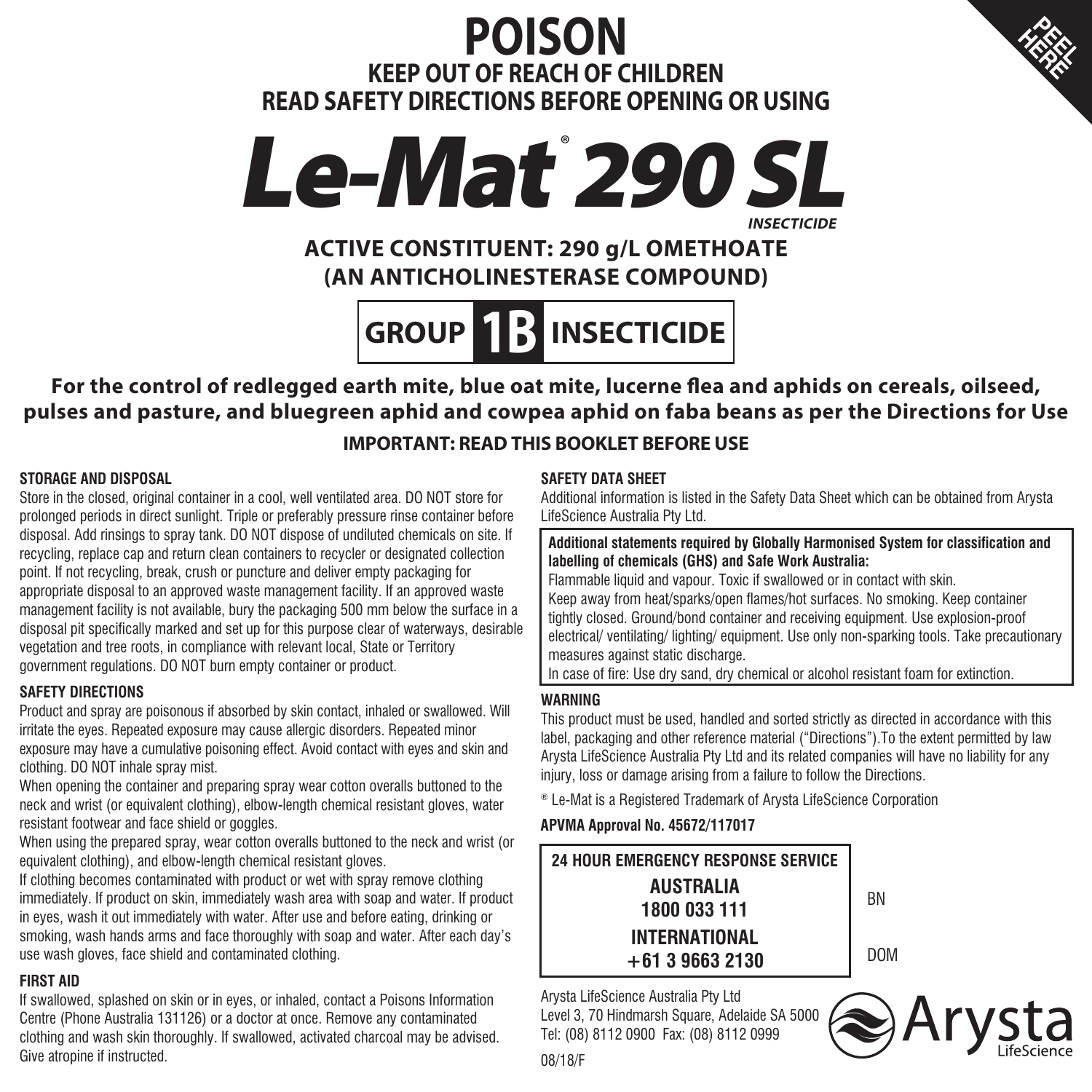#### **RESTRAINTS**

**DO NOT apply with boom spray equipment unless operators are protected by enclosed cabs.**

**DO NOT use open mixing/loading systems for boom spray and aerial equipment.**

**DO NOT apply by spray equipment carried on the back of the user.**

## **DIRECTIONS FOR USE**

| <b>CROP</b>                           | <b>PEST</b>                                                                         | <b>RATE</b> | <b>CRITICAL COMMENTS</b>                                                                                                                                                                                                                                                                                                                                                                                                                                                                                                                           |
|---------------------------------------|-------------------------------------------------------------------------------------|-------------|----------------------------------------------------------------------------------------------------------------------------------------------------------------------------------------------------------------------------------------------------------------------------------------------------------------------------------------------------------------------------------------------------------------------------------------------------------------------------------------------------------------------------------------------------|
| Pasture                               | <b>Redlegged Earth Mite</b><br>(Not Qld)<br><b>Blue Oat Mite</b><br>(Qld, NSW only) | 100 mL/ha   | <b>AUTUMN/WINTER:</b> Spray 2-5 weeks after<br>opening rains when mites have hatched to<br>prevent seedling damage or loss. Le-Mat is<br>rain fast within 1 hour of spraying. Residual<br>control is less on 1-2 true leaf plants. Le-<br>Mat should be mixed with minimum tillage<br>or direct drill sprays to kill existing mite<br>populations.<br><b>SPRING:</b> Spray mite infested pastures to<br>prevent damage, yield loss and to reduce<br>infestation pressure in the following<br>autumn. Le-Mat may be added to pasture<br>herbicides. |
|                                       | Lucerne Flea<br>(Not Qld)                                                           | 100 mL/ha   | Spray on appearance and before damage<br>occurs. If second hatching occurs a follow<br>up spray may be required.                                                                                                                                                                                                                                                                                                                                                                                                                                   |
|                                       | <b>Spotted Clover Aphid</b>                                                         | 100 mL/ha   | Apply at the first sign of aphid activity.                                                                                                                                                                                                                                                                                                                                                                                                                                                                                                         |
|                                       | <b>Clover Mite</b><br>(Bryobia Mite)<br>(NSW, WA only)                              | 120 mL/ha   | Spray on appearance and before<br>damage occurs.                                                                                                                                                                                                                                                                                                                                                                                                                                                                                                   |
| Cereals,<br>Canola and<br>Pulse crops | <b>Redlegged Earth Mite</b><br>(Not Qld)<br><b>Blue Oat Mite</b><br>(Qld, NSW only) | 100 mL/ha   | Spray 2-5 weeks after opening rains when<br>mites have hatched to prevent seedling<br>damage or loss. Le-Mat is rain fast within<br>1 hour of spraying. Residual control is less<br>on 1-2 true leaf plants. Le-Mat should be<br>mixed with minimum tillage or direct drill<br>sprays to kill existing mite populations.                                                                                                                                                                                                                           |
|                                       |                                                                                     |             | Spraying mite infested pulses may<br>prevent damage, yield loss and to reduce<br>infestation pressure in the following season.                                                                                                                                                                                                                                                                                                                                                                                                                     |
|                                       |                                                                                     |             | Cereals: DO NOT apply after BBCH 29.                                                                                                                                                                                                                                                                                                                                                                                                                                                                                                               |
|                                       |                                                                                     |             | Canola: DO NOT apply after BBCH 30.                                                                                                                                                                                                                                                                                                                                                                                                                                                                                                                |
|                                       |                                                                                     |             | <b>Pulses:</b> DO NOT apply after BBCH 30.                                                                                                                                                                                                                                                                                                                                                                                                                                                                                                         |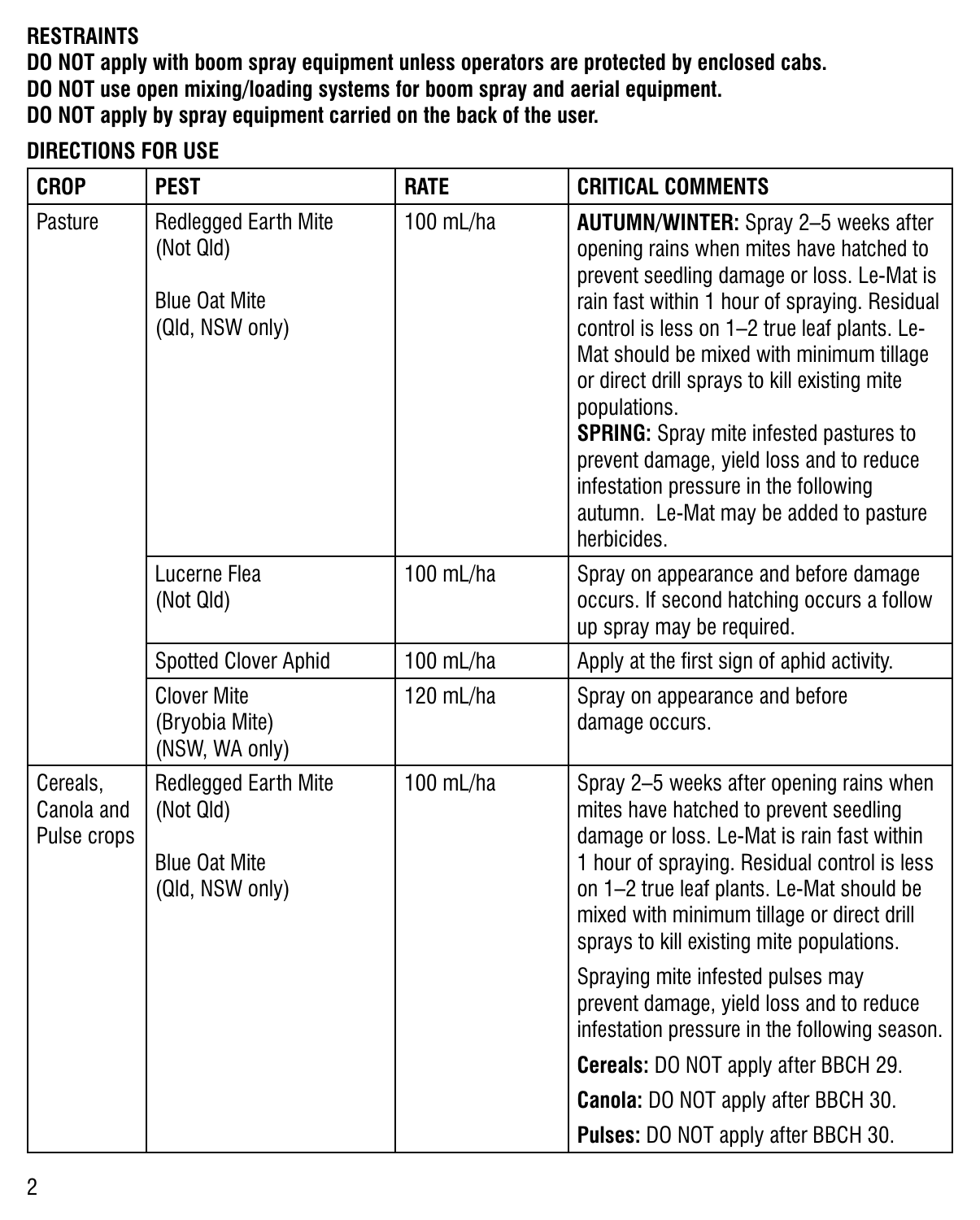| Cereals,<br>Canola and<br>Pulse crops | Lucerne Flea<br>(Not Qld)                     | 100 mL/ha        | Spray on appearance and before damage<br>occurs. If second hatching occurs a follow<br>up spray may be required.                                                                                                                                |
|---------------------------------------|-----------------------------------------------|------------------|-------------------------------------------------------------------------------------------------------------------------------------------------------------------------------------------------------------------------------------------------|
|                                       | Clover mite (Bryobia Mite)<br>(NSW, WA only)  | 120 mL/ha        | Spray on appearance and before damage<br>OCCUIS.                                                                                                                                                                                                |
| Faba bean                             | <b>Bluegreen Aphid</b>                        | 100 or 200 mL/ha | Spray when aphids start to build up. Use<br>the higher rate when faster knockdown is<br>required.                                                                                                                                               |
|                                       | Cowpea Aphid                                  | 200 mL/ha        | Spray when aphids start to build up.                                                                                                                                                                                                            |
| Barrier<br>spraying                   | <b>Redlegged Earth Mite</b><br>(NSW, WA only) | 300 mL/ha        | To prevent invasion, spray bare earth<br>outside crop as well as weeds along the<br>fenceline using an offset jet.<br><b>Note:</b> Rain will reduce the efficacy of the<br>bare earth treatment but leave an effective<br>barrier on the weeds. |
| Poppy                                 | <b>Redlegged Earth Mite</b><br>(Tas only)     | 100 mL/ha        | Spray on appearance and before damage<br>OCCUIS.<br><b>Poppies:</b> DO NOT apply after BBCH 30.                                                                                                                                                 |

# **NOT TO BE USED FOR ANY PURPOSE, OR IN ANY MANNER, CONTRARY TO THIS LABEL UNLESS AUTHORISED UNDER APPROPRIATE LEGISLATION**

### **OTHER LIMITATIONS: DO NOT USE THIS PRODUCT IN THE HOME GARDEN**

### **WITHHOLDING PERIOD:**

#### **HARVEST: NOT REQUIRED WHEN USED AS DIRECTED Canola, cereals, pulses: DO NOT GRAZE FOR 14 DAYS AFTER APPLICATION Pasture: DO NOT GRAZE OR CUT FOR STOCKFEED FOR 14 DAYS AFTER APPLICATION**

#### **GENERAL INSTRUCTIONS Insecticide Resistance Warning**

# GROUP **1B** INSECTICIDE

For insecticide resistance management, Le-Mat is a Group **1B** insecticide. Some naturally occurring insect biotypes resistant to Le-Mat and other Group **1B** insecticides may exist through normal genetic variability in any insect population. The resistant individuals can eventually dominate the insect population if Le-Mat and other Group **1B** insecticides are used repeatedly. The effectiveness of Le-Mat on resistant individuals could be significantly reduced. Since occurrence of resistant individuals is difficult to detect prior to use, Arysta LifeScience Corporation accepts no liability for any losses that may result from the failure of Le-Mat to control resistant insects. Le-Mat may be subject to specific resistance management strategies. For further information contact your local supplier, Arysta LifeScience representative or local agricultural department agronomist.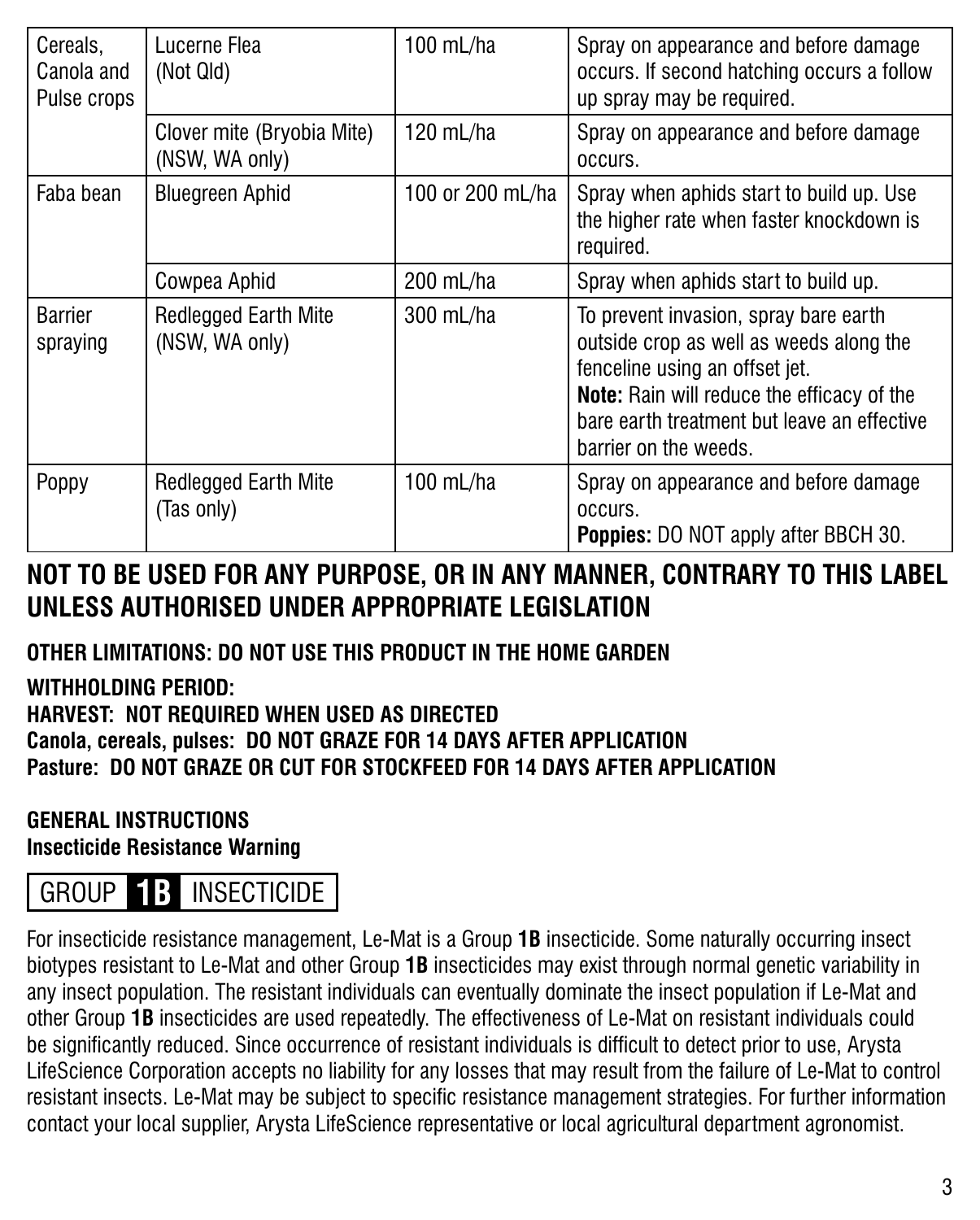#### **Mixing**

Mix the required quantity of Le-Mat in sufficient water to give even coverage. Boom sprayers and aircraft are satisfactory for spraying Le-Mat.

### **Compatibility**

Compatible with most commonly used herbicides from direct drilling and minimum tillage to pasture topping. Ensure that Le-Mat is thoroughly mixed in the spray tank before adding a herbicide. DO NOT mix concentrates together but add each to the spray tank separately. As formulations of other manufacturers' products are beyond the control of Arysta LifeScience Corporation, all mixtures should be tested prior to mixing commercial quantities. As changes in climatic conditions can alter the sensitivity of plants to mixtures of sprays, Arysta LifeScience cannot be responsible for the behaviour of such mixtures.

# **RE-ENTRY PERIODS**

DO NOT allow entry into treated areas for two days. If prior entry is required, wear cotton overalls buttoned to the neck and wrist (or equivalent clothing) and gloves. Clothing must be laundered after each day's use.

## **PROTECTION OF LIVESTOCK**

Dangerous to bees. DO NOT spray any plants in flower while bees are foraging.

# **PROTECTION OF WILDLIFE, FISH, CRUSTACEANS AND ENVIRONMENT**

DO NOT contaminate streams, rivers or waterways with the chemical or used containers.

## **STORAGE AND DISPOSAL**

Store in the closed, original container in a cool, well ventilated area. DO NOT store for prolonged periods in direct sunlight. Triple or preferably pressure rinse container before disposal. Add rinsings to spray tank. DO NOT dispose of undiluted chemicals on site. If recycling, replace cap and return clean containers to recycler or designated collection point. If not recycling, break, crush or puncture and deliver empty packaging for appropriate disposal to an approved waste management facility. If an approved waste management facility is not available, bury the packaging 500 mm below the surface in a disposal pit specifically marked and set up for this purpose clear of waterways, desirable vegetation and tree roots, in compliance with relevant local, State or Territory government regulations. DO NOT burn empty container or product.

# **SAFETY DIRECTIONS**

Product and spray are poisonous if absorbed by skin contact, inhaled or swallowed. Will irritate the eyes. Repeated exposure may cause allergic disorders. Repeated minor exposure may have a cumulative poisoning effect. Avoid contact with eyes and skin and clothing. DO NOT inhale spray mist.

When opening the container and preparing spray wear cotton overalls buttoned to the neck and wrist (or equivalent clothing), elbow-length chemical resistant gloves, water resistant footwear and face shield or goggles.

When using the prepared spray, wear cotton overalls buttoned to the neck and wrist (or equivalent clothing), and elbow-length chemical resistant gloves.

If clothing becomes contaminated with product or wet with spray remove clothing immediately. If product on skin, immediately wash area with soap and water. If product in eyes, wash it out immediately with water. After use and before eating, drinking or smoking, wash hands arms and face thoroughly with soap and water. After each day's use wash gloves, face shield and contaminated clothing.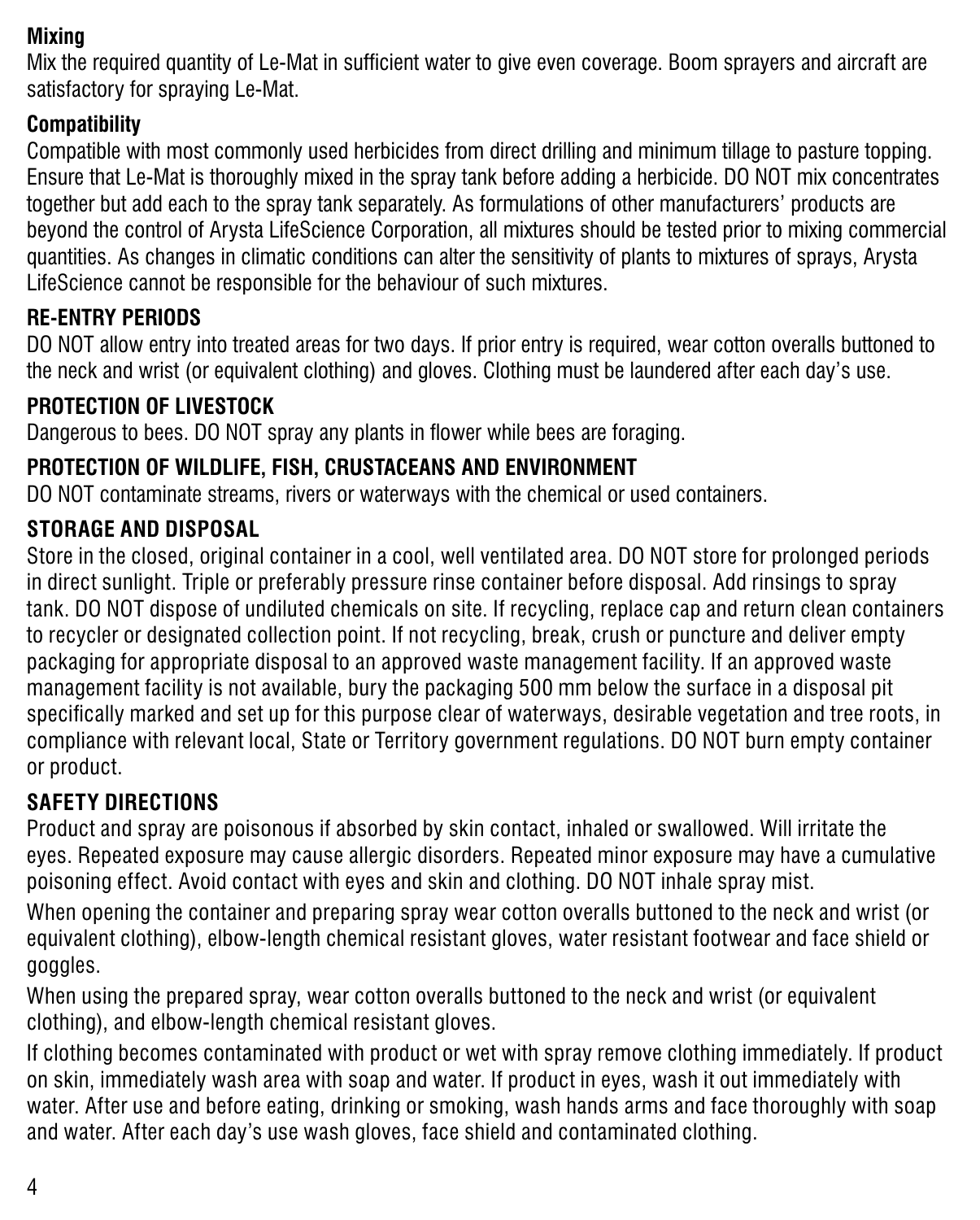#### **FIRST AID**

If swallowed, splashed on skin or in eyes, or inhaled, contact a Poisons Information Centre (Phone Australia 131126) or a doctor at once. Remove any contaminated clothing and wash skin thoroughly. If swallowed, activated charcoal may be advised. Give atropine if instructed.

### **SAFETY DATA SHEET**

Additional information is listed in the Safety Data Sheet which can be obtained from Arysta LifeScience Australia Pty Ltd.

#### **Additional statements required by Globally Harmonised System for classification and labelling of chemicals (GHS) and Safe Work Australia:**

Flammable liquid and vapour. Toxic if swallowed or in contact with skin.

Keep away from heat/sparks/open flames/hot surfaces. No smoking. Keep container tightly closed. Ground/ bond container and receiving equipment. Use explosion-proof electrical/ ventilating/ lighting/ equipment. Use only non-sparking tools. Take precautionary measures against static discharge.

In case of fire: Use dry sand, dry chemical or alcohol resistant foam for extinction.

#### **WARNING**

This product must be used, handled and sorted strictly as directed in accordance with this label, packaging and other reference material ("Directions").To the extent permitted by law Arysta LifeScience Australia Pty Ltd and its related companies will have no liability for any injury, loss or damage arising from a failure to follow the Directions.

® Le-Mat is a Registered Trademark of Arysta LifeScience Corporation